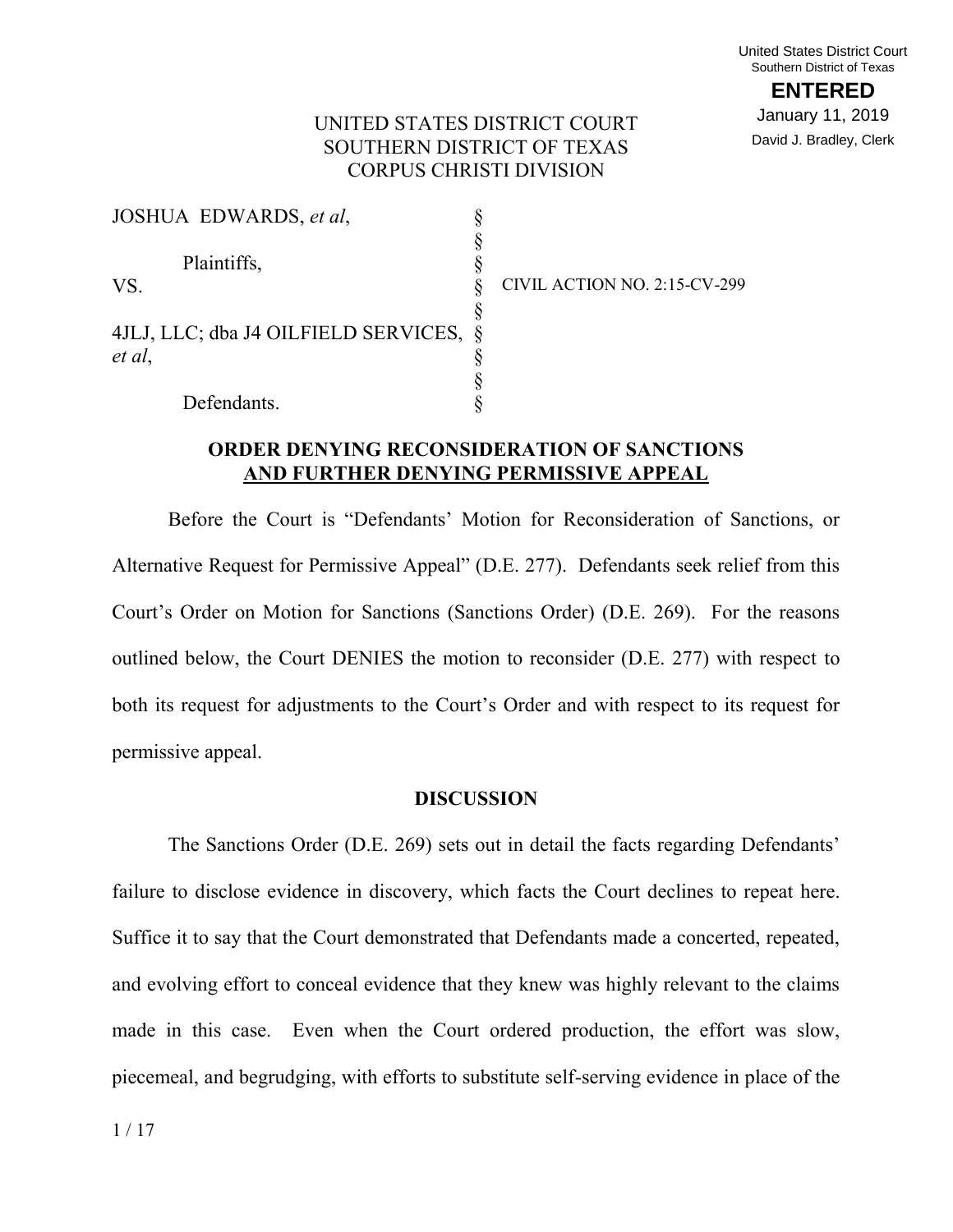production of objective data. Now, after being forced to exhume the data that they represented to have been lost or beyond their reach, they complain "no harm, no foul."

Defendants claim to have acted with great generosity in retrieving evidence at great expense and effort for an ungrateful opponent. Under such circumstances, they claim that shifting the burden of proof on the TCA exception<sup>1</sup> is out of proportion with the conduct at issue. The Court disagrees. And the issue of Plaintiffs' attorney's fees and costs expended to address this matter remains open as Defendants prolong this issue.

#### **A. Defendants' Resistance and Recalcitrance**

 $\overline{a}$ 

Defendants' briefing reinforces this Court's conclusion that Defendants have not yet received the message this Court is trying to send. The Court will not tolerate the destruction or concealment of evidence, the failure to respond accurately to discovery requests, and the repeated trial delays caused by Defendants' resistance to correcting their wrongdoing, all while threatening Plaintiffs with the costs Defendants are having to expend to correct their own failures. Because Defendants' efforts were willful with the intention of defeating Plaintiffs' effort to meet their burden of proof on the TCA exception, it is fitting that the Court shift that burden of proof to Defendants.

**Eve of Trial Revelation and Blame Game**. Because of Defendants' misrepresentations that there were no documents responsive to Plaintiffs' early request for FleetMatics data, this issue was not brought to the Court's attention until a final pretrial conference the day before the October 18, 2017 trial setting. The issue arose

<sup>2</sup> / 17 <sup>1</sup> The Safe, Accountable, Flexible, Efficient Transportation Equity Act: A Legacy For Users or "SAFETEA–LU", PL 109–59, August 10, 2005, 119 Stat 1144 Technical Corrections Act of 2008 (TCA), which is an exception to the Motor Carrier Act (MCA) exemption from the Fair Labor Standards Act (FLSA).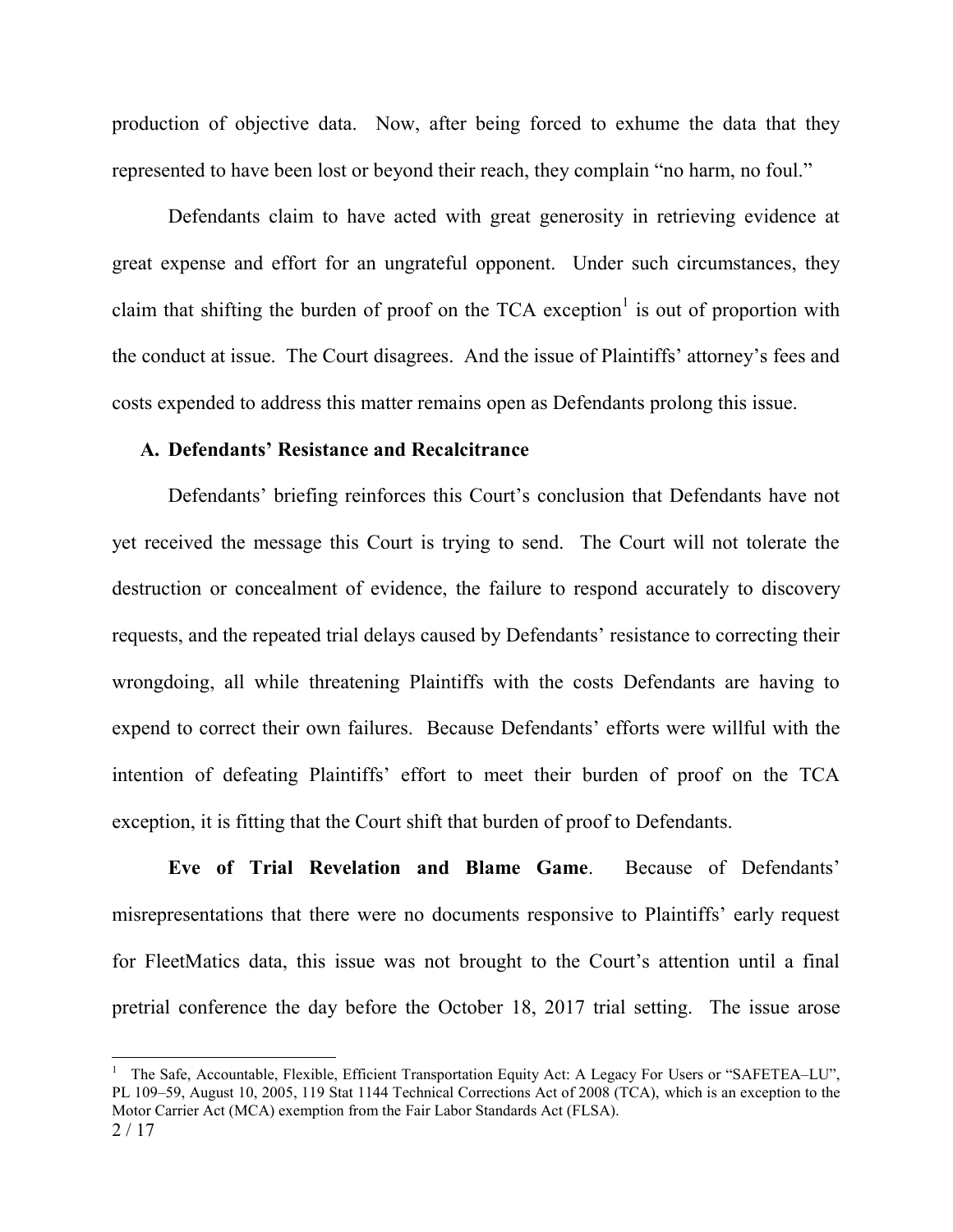during a discussion of the Plaintiff's burden of proof because Plaintiffs sought an adverse inference instruction based upon spoliation of evidence. Defendants blamed Plaintiffs for the delay because Plaintiffs made the mistake of taking them at their word that there were no documents responsive to their discovery requests. D.E. 226, pp. 14-16, 19-20, 52.

**Ignorance About Discovery Placed in Issue**. When the Court expressed the need to know whether the documents existed before ruling on the request for the spoliation presumption, Defendants' counsel stated a need to get information from their client about "what they had, what kind of system was maintained. Whether there was any sort of print out that was kept." *Id*., p. 17. Defendants should have already had that discussion with their lawyers in order to respond to Plaintiffs' discovery requests. When Defendants could not provide a straight answer, Defendants' counsel called a 1-800 number for FleetMatics and accepted the representation of the operator who answered the call that records were destroyed after six months. *Id*., p. 31.

**Effort to Dodge Consequences**. When it became apparent that at trial, Plaintiffs would question Defendants' witnesses about destruction of evidence, Defendants sought a motion in limine to prevent the jury from hearing such evidence. *Id*., p. 43. And when the Court noted that Plaintiffs would be testifying about the system and its tracking abilities, Defendants sought to exclude their testimony through a motion in limine. *Id*. Defendants suggested that their failure to produce the evidence was irrelevant because the burden of proof rested on Plaintiffs and that the prejudicial effect of such evidence outweighed its probative value. *Id*., pp. 43-45, 48.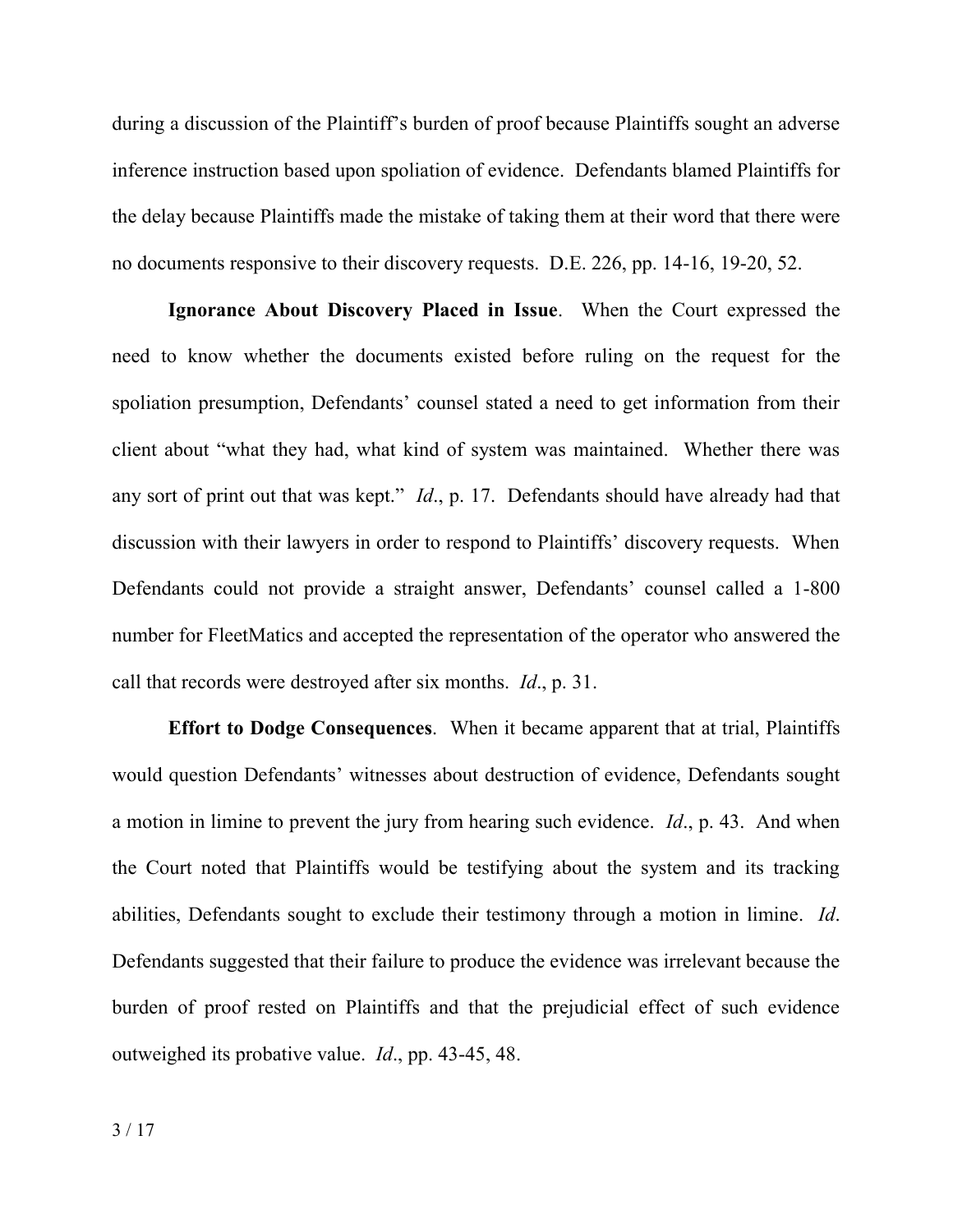The Court was quite concerned:

- 6 THE COURT: And here's the little bit of an issue
- 7 that I have. If I had put the burden on you [Defendants], you might've been
- 8 trying to track that down. I'm not saying yes or no. I'm just
- 9 saying you know, the fact that you didn't have the burden gives
- 10 you no incentive to try to locate those documents or to turn
- 11 them over.

*Id.*, p. 55. Defendants took no responsibility for having represented that the FleetMatics data was nonexistent.

**Slow Disclosure and Effort to Abandon Production**. The Court continued the trial date, resulting in substantial cost to Plaintiffs. *Id*. at 54. At a status conference two and one-half months later, Defendants represented that they were still working on finding out whether they could get the data. Minute Entry, January 3, 2018. So the Court suspended the trial date, entirely. *Id*. In an advisory filed February 7, 2018, the parties stated that Verizon (which owned FleetMatics at that time) had produced some, but likely a very small portion of, the missing data. D.E. 240.

4 / 17 In a telephone conference held the following day, Defendants represented that the data being recovered reflected diminishing returns and a lack of value to the case overall. They sought to be relieved from the expense of retrieval. D.E. 247, p. 8. Only after the Court put them on notice that she was considering shifting the burden of proof as a sanction, did Defendants offer to look harder for data on the specific vehicles at issue for the TCA exception. *Id*., p. 10. On June 14, 2018, the Court entered the sanctions order, which shifted the TCA burden of proof and granted a spoliation inference instruction. D.E. 269. A week later, Plaintiffs filed a memorandum showing that there was still a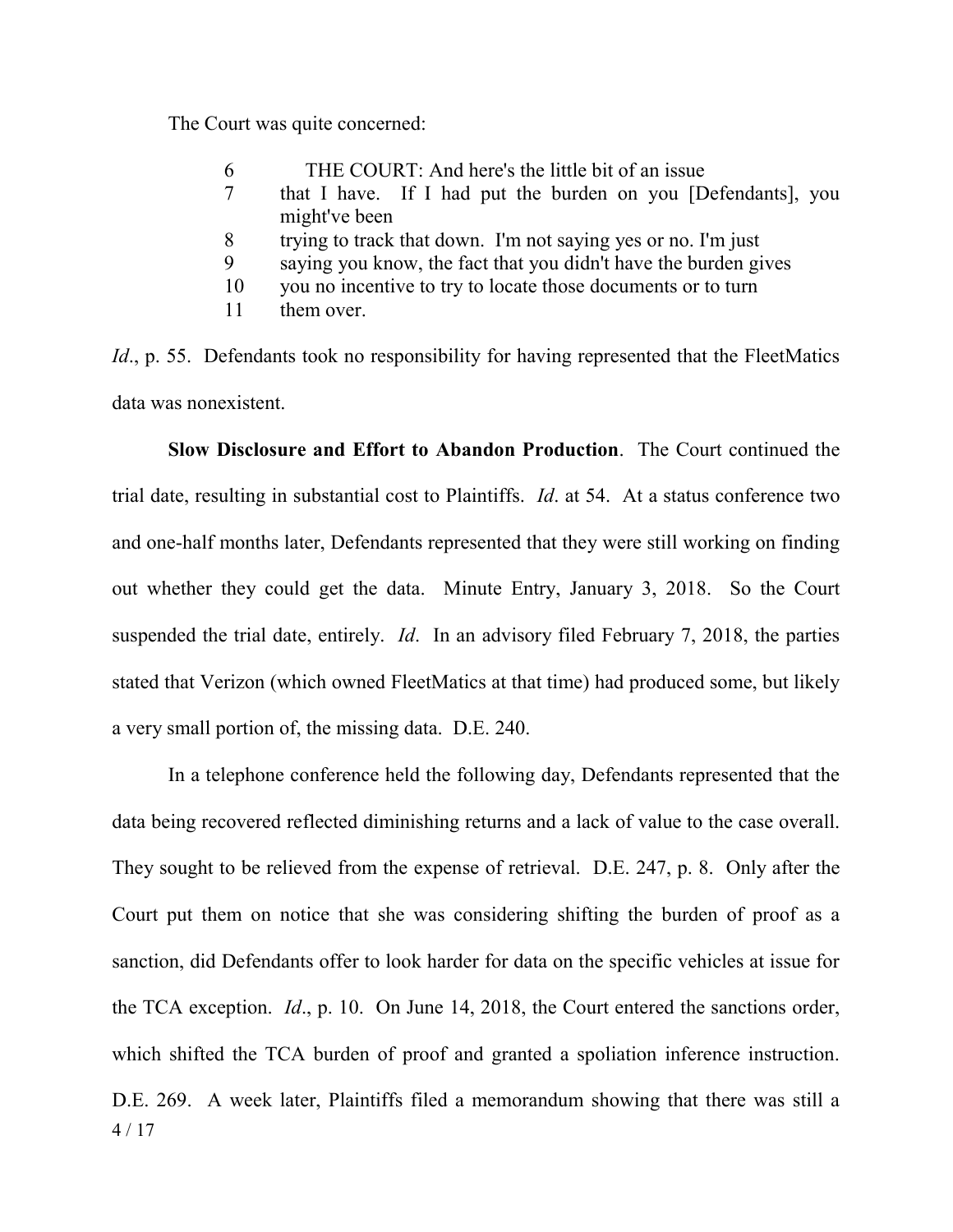large gap in the data that had been produced with respect to the time frame at issue. D.E. 271.

At that point, Defendants began arguing that the data was not important because it was generated through a system that Plaintiffs abused—starting vehicles with master key fobs or without key fobs at all. D.E. 274, p. 9. The Court noted that the argument only reinforced the basis for her sanctions order:

|                 | 6<br>$\overline{7}$ | THE COURT: Okay, but all that evidence does is<br>explain the documents, --                                                                                                                               |
|-----------------|---------------------|-----------------------------------------------------------------------------------------------------------------------------------------------------------------------------------------------------------|
|                 | 8                   | MR. PIPITONE: Right.                                                                                                                                                                                      |
|                 | 9<br>10<br>11<br>12 | THE COURT: -- why they might not be credible or they<br>might not really be on point. I am still hearing a resistance<br>from the defense regarding this matter after I was very clear<br>in my order $-$ |
|                 | 13                  | MR. PIPITONE: Yeah.                                                                                                                                                                                       |
|                 | 14                  | THE COURT: -- that it was a problem.                                                                                                                                                                      |
|                 | 15                  | MR. PIPITONE: And, your Honor, I know --                                                                                                                                                                  |
|                 | 16                  | THE COURT: So you want to --                                                                                                                                                                              |
|                 | 17                  | MR. PIPITONE: -- I know --                                                                                                                                                                                |
|                 | 18<br>19            | THE COURT: -- continue, go ahead. It just confirms<br>that what I was seeing is what we're still doing.                                                                                                   |
| D.E. 274, p. 11 |                     |                                                                                                                                                                                                           |
|                 |                     |                                                                                                                                                                                                           |

| 13 | MR. PRICE: Your Honor, I object on submitting these.            |
|----|-----------------------------------------------------------------|
| 14 | This is evidence, if they had it, it should have been submitted |
| 15 | in discovery --                                                 |
|    |                                                                 |

- 16 THE COURT: I know, it just continues. I'm going to<br>17 admit it but you can certainly argue that. But the -- I'm
- admit it but you can certainly argue that. But the -- I'm

5 / 17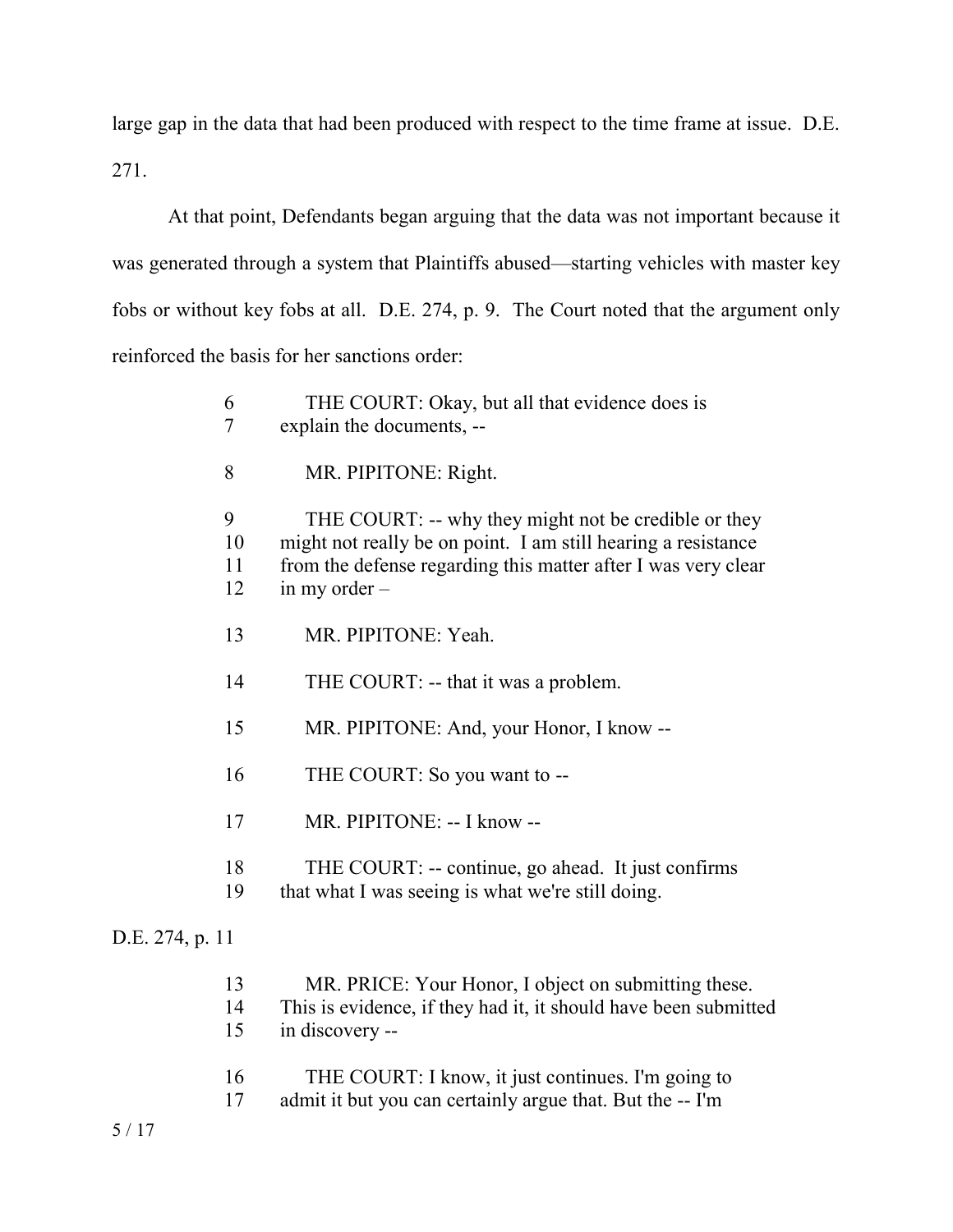- 18 frankly a bit surprised --
- 19 MR. PIPITONE: All right.
- 20 THE COURT: -- that this continues. But go ahead.
- 21 MR. PIPITONE: Your Honor, the whole point of this is
- 22 precisely what I'm going to say now. This information and the
- 23 reason it doesn't have any value --
- 24 THE COURT: That doesn't mean you don't produce it.
- 25 It may not have value to you. You may not think it has value.
- 1 But it was requested and they're entitled to see it.

D.E. 247, pp. 12-13

| 17             | MR. PIPITONE: And, your Honor, our response to those            |
|----------------|-----------------------------------------------------------------|
| 18             | requests in the past have been it's burdensome to get, which -- |
| 19             | THE COURT: Yeah, and then you also --                           |
| 20             | MR. PIPITONE: -- the facts truly prove.                         |
| 21             | THE COURT: -- said we don't have any. It may have               |
| 22             | been prior counsel but you also said we don't have any.         |
| 23             | MR. PIPITONE: Right, right.                                     |
| 24             | THE COURT: No, no, no, that's not just okay. That               |
| 25             | is a serious representation so that's why I'm kind of shocked   |
| $\mathbf{1}$   | that the defense is continuing this line --                     |
| $\overline{2}$ | MR. PIPITONE: Right.                                            |
| 3              | THE COURT: -- without saying, you know what, we                 |
| $\overline{4}$ | messed up, there were some documents out there, we didn't mean  |
| 5              | it, I've never seen that. It continues to be a fight about      |
| 6              | this. I mean, I don't know how I could have been more clear in  |
| 7              | my order that I saw a problem with the way this was handled.    |
| 8              | Can I accept that, you know, there was a change in counsel and  |
| 9              | we missed that or the other? But what I can't accept is the     |
| 10             | continuous trying to, I don't know, make the Court believe      |
| 11             | these are not relevant, shouldn't have been preserved,          |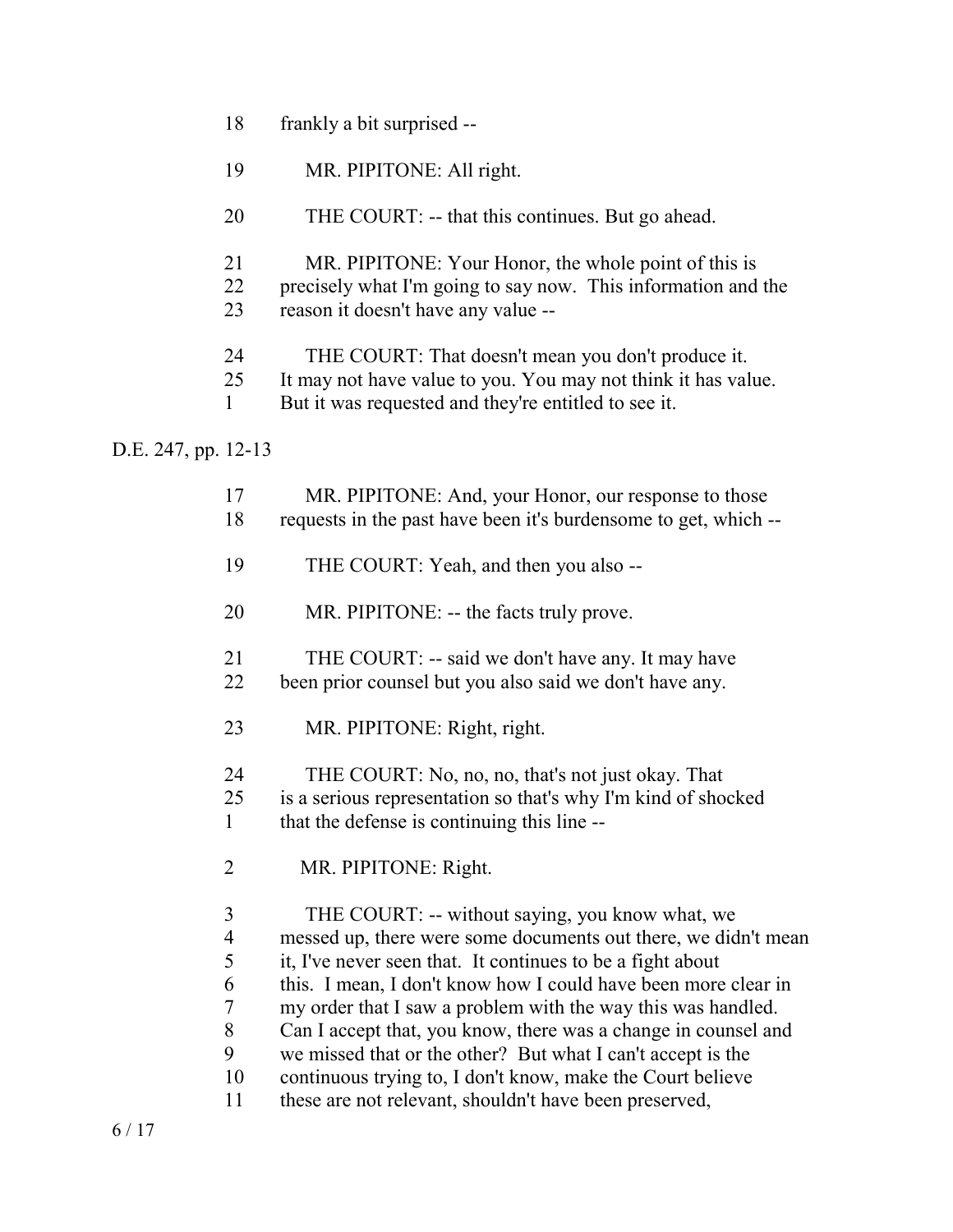- 12 shouldn't have been turned over? Was the Court just supposed
- 13 to pass over their, we don't have any anyway? I really thought
- 14 there was going to be a different attitude today, but I guess
- 15 not. And that's fine. I will deal with what you all bring to
- 16 me.

## *Id*., pp. 13-14

| 9  | THE COURT: Okay, what would it mean to you if this              |
|----|-----------------------------------------------------------------|
| 10 | side told you, I don't have any of those records? Don't you     |
| 11 | think as a representation by an officer of the Court, you would |
| 12 | take that as it is?                                             |
| 13 | MR. PIPITONE: That would bother me greatly, Judge.              |
| 14 | But let me qualify one thing about that. If I were to say, I    |
| 15 | don't have access to those records, or I don't have control     |
| 16 | over those records would be two different things. I don't want  |
| 17 | $\text{to}$ --                                                  |
|    |                                                                 |
| 18 | THE COURT: You know what?                                       |
|    |                                                                 |
| 19 | MR. PIPITONE: I don't want to --                                |
|    |                                                                 |
| 20 | THE COURT: We'd better stop this. Just go on.                   |
| 21 |                                                                 |
|    | MR. PIPITONE: Okay.                                             |
| 22 | THE COURT: I think it's getting worse for the                   |
| 23 | defense here.                                                   |
|    |                                                                 |

# *Id*., p. 15

Up to this point, the record reflected that there were outstanding requests for FleetMatics data with no assertion that the data had been produced. Defendants began this case by failing to disclose the existence of pertinent evidence and they continued to suggest that doing so was no big deal.

7 / 17 **Threatening Plaintiffs for Making Discovery Requests**. After asking for more time to produce the records that should have been preserved and produced at the outset of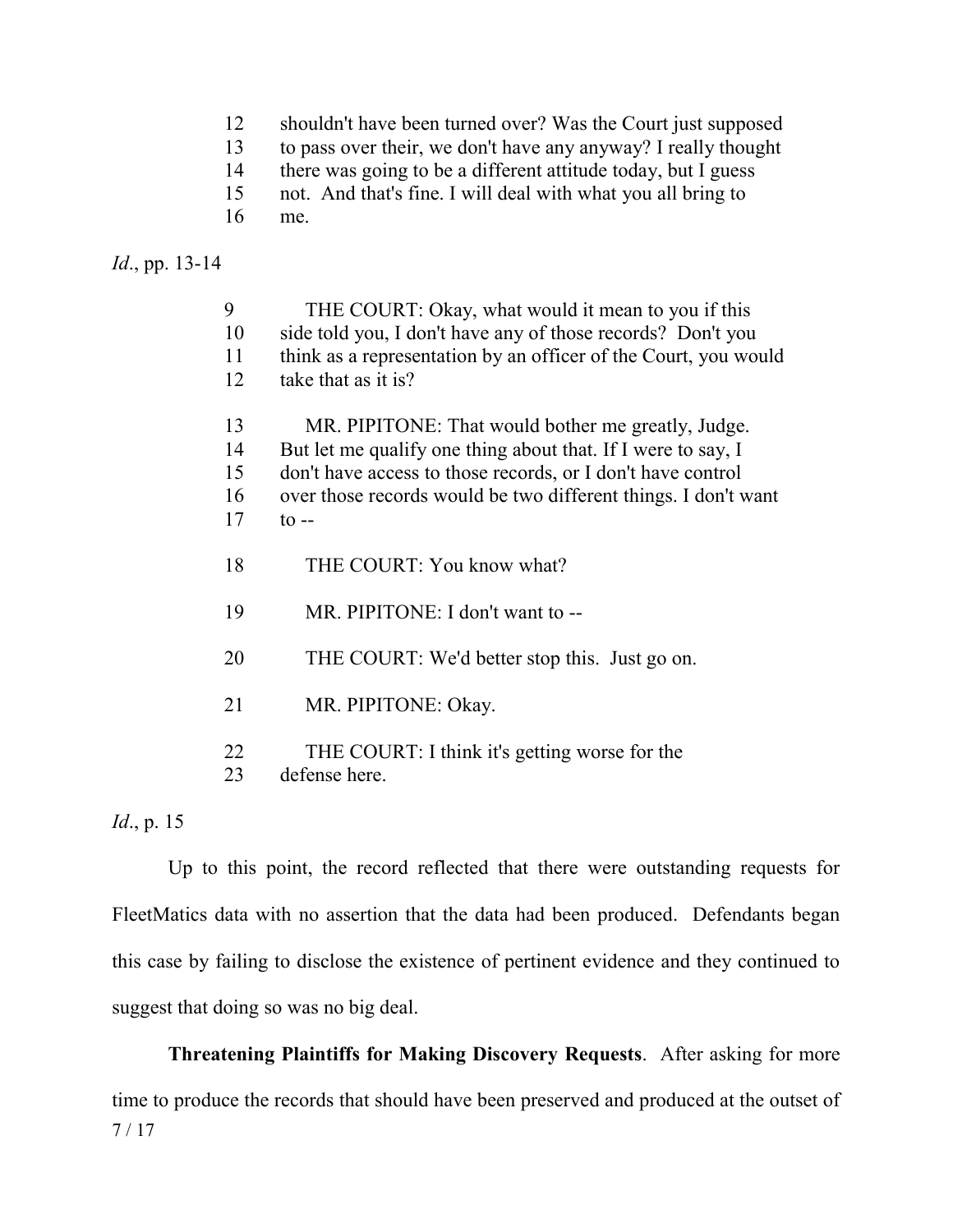this case, and after stating they would retrieve the records at their own cost, Defendants threatened to seek recovery of those costs from Plaintiffs if neither side used the material as evidence at trial. *Id*., p. 18. Defendants stated that they had to pay for 142 man-hours of time for FleetMatics to produce everything that was left. However, Defendants only intended to produce what was left regarding the smaller vehicles covered by the TCA exception, leaving out remaining data on the vehicles presumably relevant to the MCA exemption. D.E. 274, p. 21; D.E. 276.

| 6                   | MR. PIPITONE: Just so I understand then, too, your<br>Honor, does your sanction nonetheless apply as to the shifting<br>of the burden of proof --                                                                                                                                                          |
|---------------------|------------------------------------------------------------------------------------------------------------------------------------------------------------------------------------------------------------------------------------------------------------------------------------------------------------|
| 8<br>10<br>11<br>12 | THE COURT: At this time it does because of the delay<br>and, I mean, we could address that further. But we are now<br>three years later from when the requests were sent out so, I<br>mean, I think that's a problem, what was done and the way it<br>was addressed and continues to be addressed frankly. |

D.E. 274, p. 30

**Minimizing Wrongdoing**. In their motion to reconsider, Defendants show no appreciation for the gravity of their wrongdoing. They describe the failure to produce the records at the outset as an "initial inability to appreciate the Parties did not have a shared understanding of the status of the records." D.E. 277, p. 2. What is clear is that Defendants advanced objections to production and when Plaintiffs threatened a motion to compel, Defendants represented that there were no records subject to compelled disclosure. Having now found the records with the Court's insistence, Defendants seem to think they have purged themselves of their wrongdoing.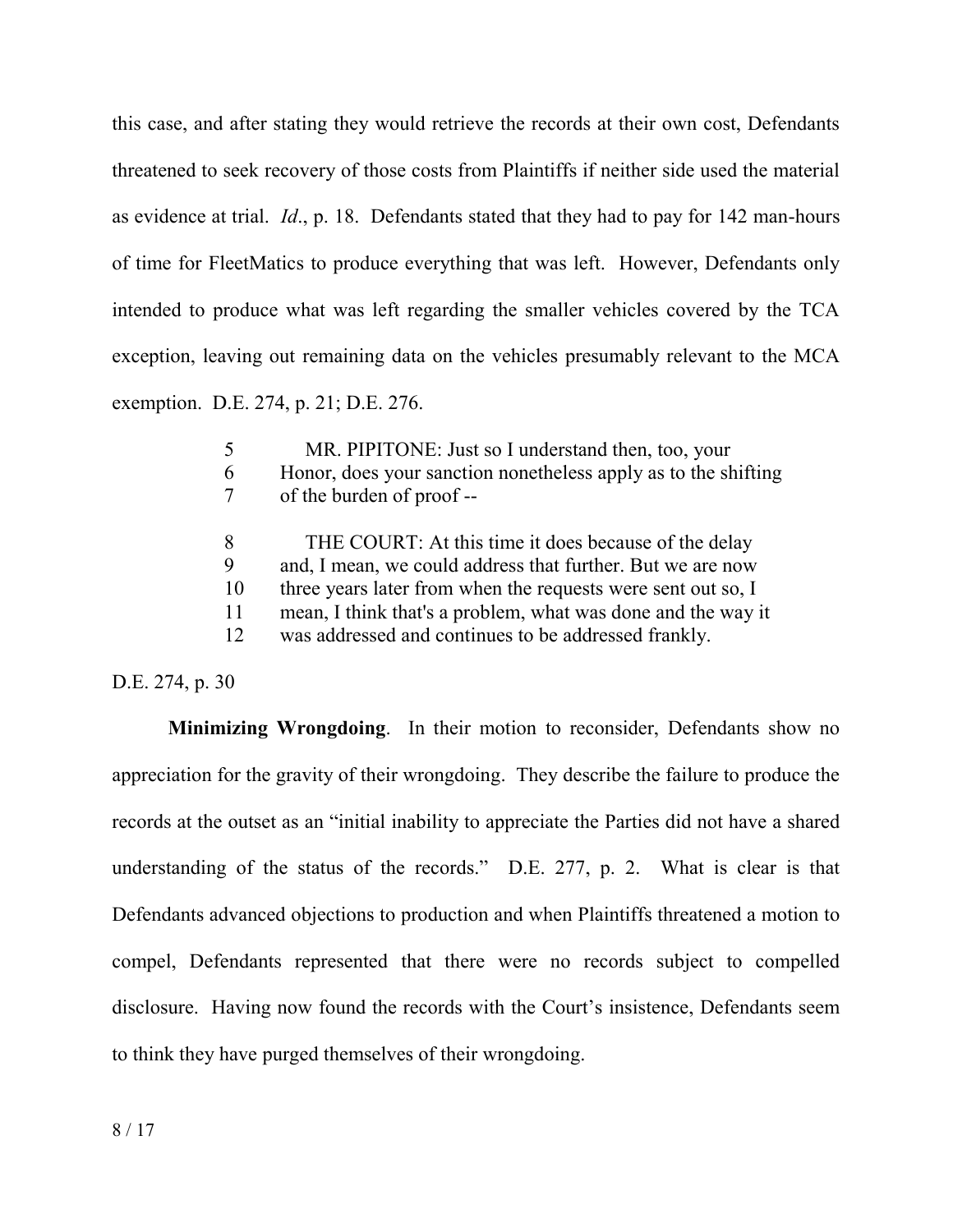On November 2, 2018, the parties filed a joint notice regarding the production of the FleetMatics documents, stating that FleetMatics had complied with discovery requests and Defendants had produced "everything" to Plaintiffs' counsel.

# **B. The Court's Discretion**

When a litigant undertakes conduct that abuses the discovery process or challenges the fair and orderly disposition of cases, trial courts may call upon powers conferred by the Federal Rules of Civil Procedure and their inherent power to sanction the abusive conduct.

> It has long been understood that "[c]ertain implied powers must necessarily result to our Courts of justice from the nature of their institution," powers "which cannot be dispensed with in a Court, because they are necessary to the exercise of all others." For this reason, "Courts of justice are universally acknowledged to be vested, by their very creation, with power to impose silence, respect, and decorum, in their presence, and submission to their lawful mandates." These powers are "governed not by rule or statute but by the control necessarily vested in courts to manage their own affairs so as to achieve the orderly and expeditious disposition of cases."

*Chambers v. NASCO, Inc*., 501 U.S. 32, 43 (1991) (citations omitted). "Because of their very potency, inherent powers must be exercised with restraint and discretion. A primary aspect of that discretion is the ability to fashion an appropriate sanction for conduct which abuses the judicial process." *Id.* at 44-45 (citations omitted).

9 / 17 Pursuant to Federal Rule of Civil Procedure 37(a)(5), a successful movant on a motion to compel is entitled to attorney's fees and costs associated with prosecuting the motion. Sanctions for failure to disclose information in discovery or to comply with a court order may justify additional sanctions, including imposition of a conclusively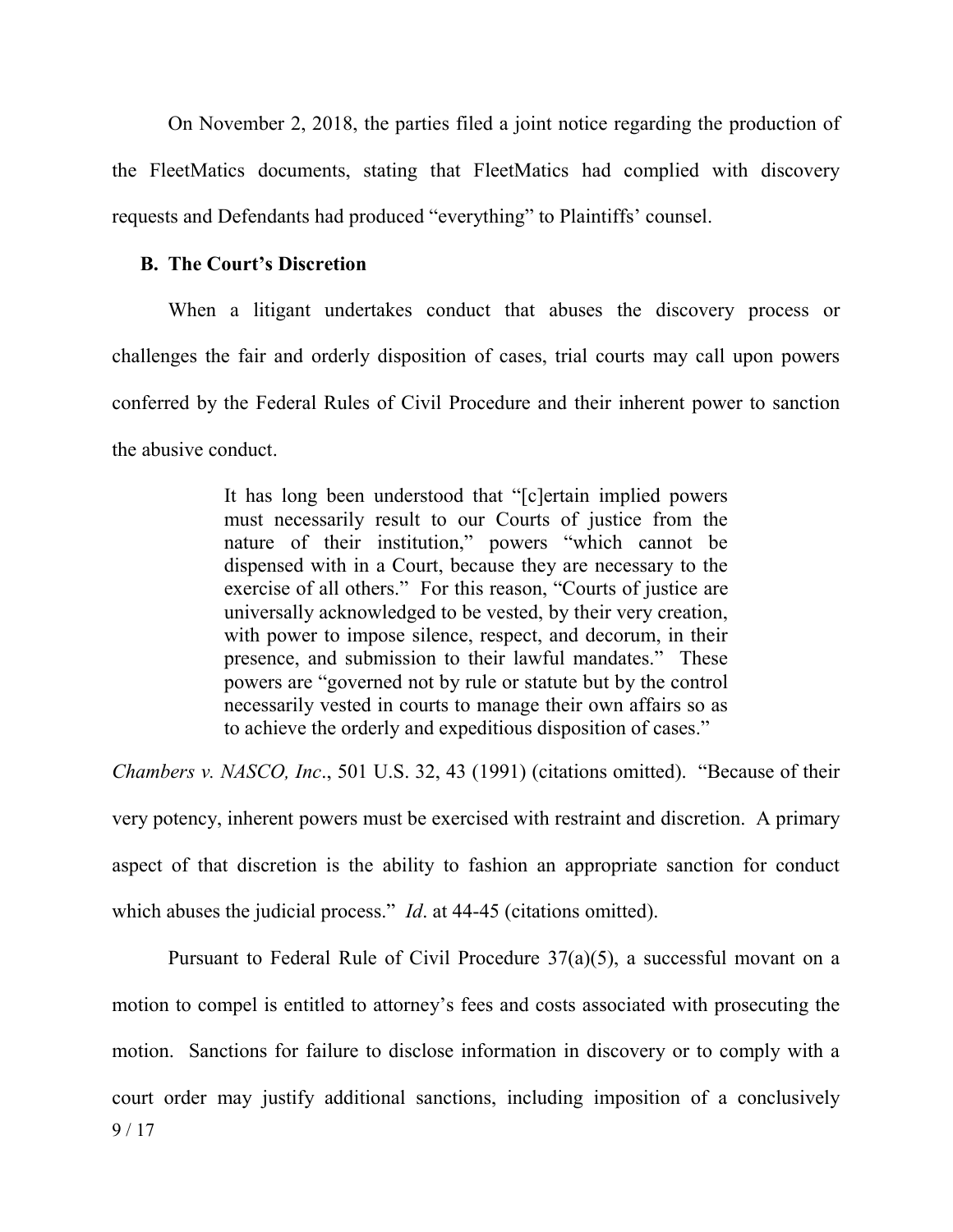presumed fact, striking a claim or defense, excluding specific evidence, imposing a spoliation presumption, striking pleadings in whole or in part, staying further proceedings, dismissing the action in whole or in part, rendering a default judgment against the disobedient party, and treating failure to obey as contempt of court. Rule 37(b), (c). Consistent with a court's inherent power, a trial court has broad, though not unlimited, discretion to fashion appropriate sanctions for parties who disobey discovery orders. *See, Chilcutt v. United States*, 4 F.3d 1313, 1320 (5th Cir. 1993).

In exercising its discretion and to be fair, courts should consider: (1) the bad faith or willfulness of the conduct; (2) the proportionate punitive value of the sanction; (3) the sanction's deterrent effect even beyond the litigation at hand; (4) the prejudice suffered by the opposing party; and (5) whether the sanctionable conduct is attributable to the party or his representatives. *Id*.; *Batson v. Neal Spelce Associates, Inc.*, 765 F.2d 511, 514 (5th Cir. 1985); *Estate of Spear v. Comm'r*, 41 F.3d 103, 111 (3d Cir. 1994) (following *Chilcutt*). The Court is not required to impose minimal sanctions and wait to see whether they work before moving to greater sanctions applicable to continuing or additional conduct. Rather, the Court is required only to consider whether lesser sanctions would be sufficient to address the conduct. "District courts, before dismissing an action with prejudice under Fed.R.Civ.P. 41(b) should make express findings concerning whether less drastic sanctions would equally serve the punishment and deterrent aspects of the rule." *Batson*, 765 F.2d at 516 n.2.

10 / 17 **Bad Faith/Willfulness**. As set out in the Court's Sanctions Order (D.E. 269), Defendants had a subscription for data collection regarding information directly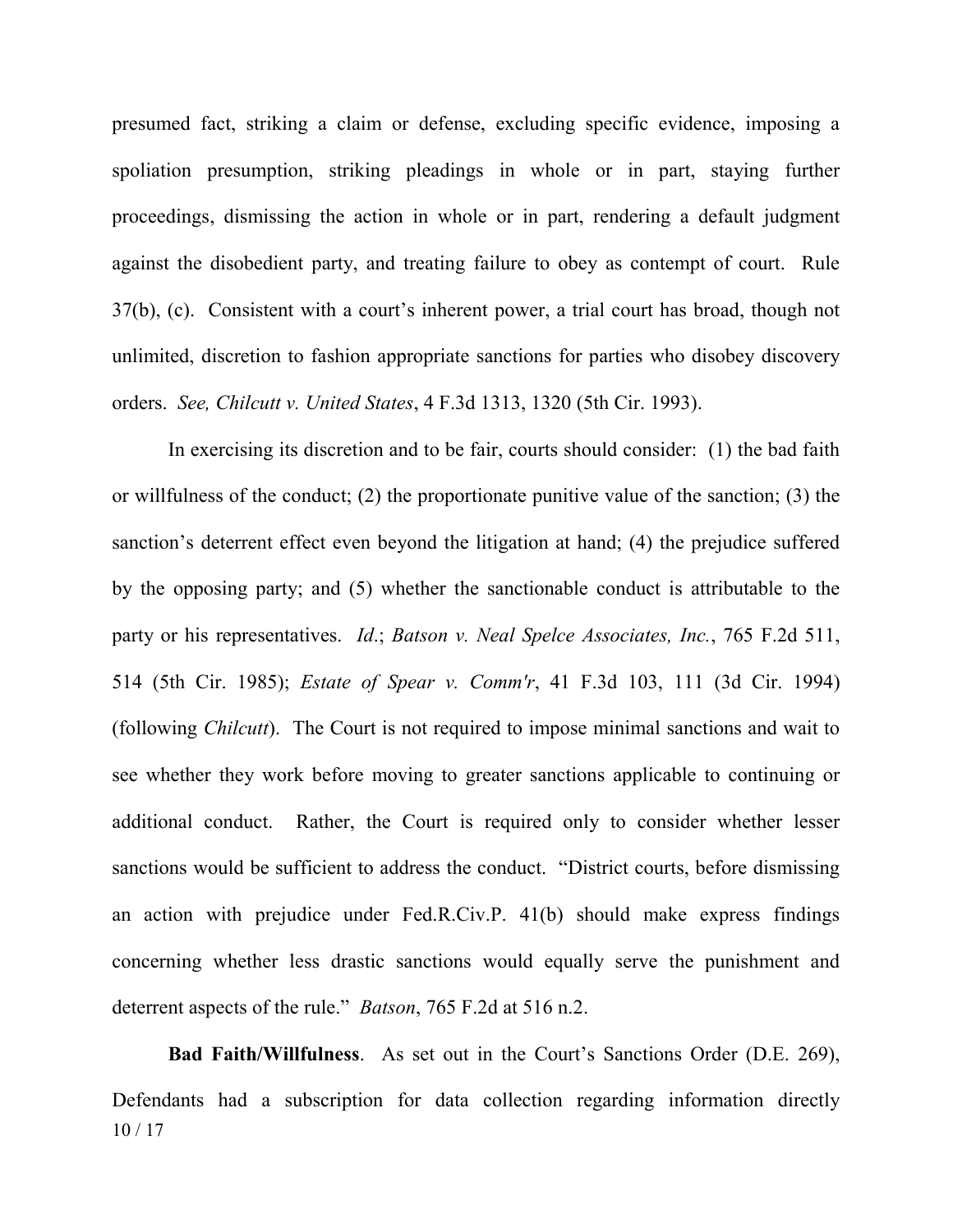applicable to the issues in this case. At about the time this case was filed, Defendants terminated the subscription prematurely and failed to retain any of the data. When Plaintiffs requested the data, they claimed that it was burdensome to produce, even though it was still readily and easily available to them. It would only be with the passage of time that FleetMatics might purge the data from their system.

When Plaintiffs pushed for the information, Defendants told them it did not exist, leading Plaintiffs to believe that Defendants had destroyed it, which would trigger a spoliation presumption. When the request for the spoliation presumption was brought to the Court's attention, Defendants persisted in arguing that the data could not be recovered.

Sanctions for willfulness or bad faith, such as was demonstrated here, can include "death penalty" sanctions, striking a party's claims or defenses, in part because of the deterrent value of such severe sanctions. *Batson*, 765 F.2d at 514. Severe sanctions need to be available to the courts "not merely to penalize those whose conduct may be deemed to warrant such a sanction, but to deter those who might be tempted to such conduct in the absence of such a deterrent." *Nat'l Hockey League v. Metro. Hockey Club, Inc*., 427 U.S. 639, 643 (1976) (per curiam).

11 / 17 **Proportionate/Punitive Value**. This discovery process occurred over a span of time in which the law was unsettled regarding which party bears the burden of proof on the TCA exception. Defendants failed to produce the evidence at the same time that they sought a determination that the burden of proof with respect to the TCA exception was on Plaintiffs.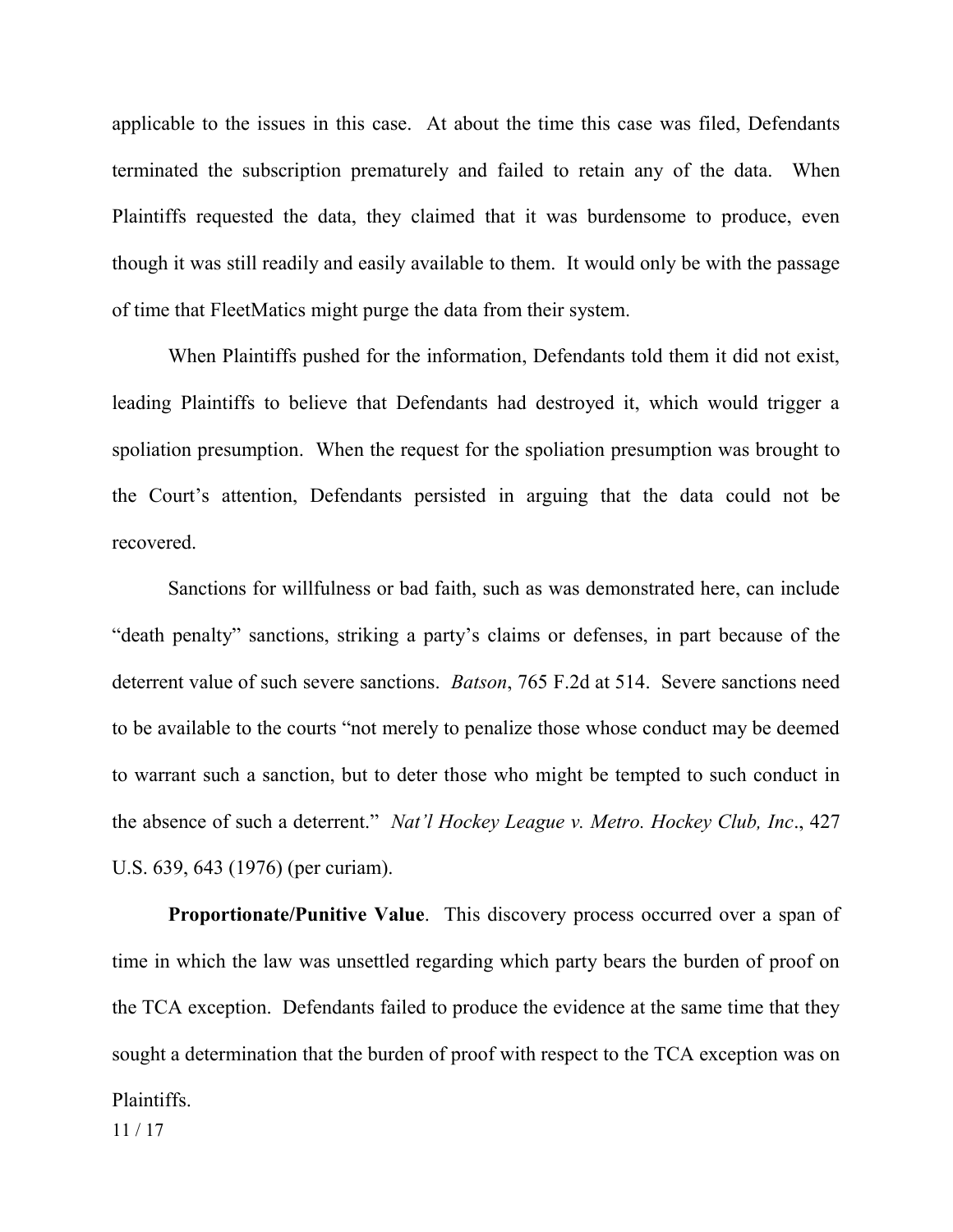This Court did rule that, as a matter of law, Plaintiffs bear the burden of proof on the TCA exception and the Fifth Circuit later came to the same conclusion, establishing the law of this circuit. *Carley v. Crest Pumping Technologies, L.L.C.*, 890 F.3d 575, 576 (5th Cir. 2018). Unfortunately, that allowed Defendants' concealment of evidence to work in their favor. However, the Court refused to fault Plaintiffs for accepting Defendants' representation that they had no information responsive to the discovery requests. Additionally, the Court considered imposing the spoliation presumption, which required the Court to determine whether the evidence was, in fact, destroyed.

Even then, Defendants produced a small amount of data and asked the Court to accept it to suffice for the remainder. Defendants complained that it was too costly to recover the data, failing to appreciate that it was their own conduct that rendered it so. Requiring Defendants to pay some small monetary amount is insufficient. According to Rule 37, Plaintiffs are entitled to their attorney's fees and costs related to the production of the FleetMatics data.

12 / 17 The parties recently informed the Court that "everything" had been produced to Plaintiffs' counsel. Therefore, a spoliation presumption is no longer appropriate and has already been eliminated from the Court's order. D.E. 274, p. 29. The next available sanction in order of severity is the switching of the burden of proof. While this is not a common sanction in case law, it is not as harsh as other more common sanctions, such as stipulating that a fact is established or striking a defense in its entirety. *See Chilcutt*, 4 F.3d at 1319. Shifting the burden of proof still allows Defendants the opportunity of defeating Plaintiffs' TCA exception from Defendants' MCA exemption. So while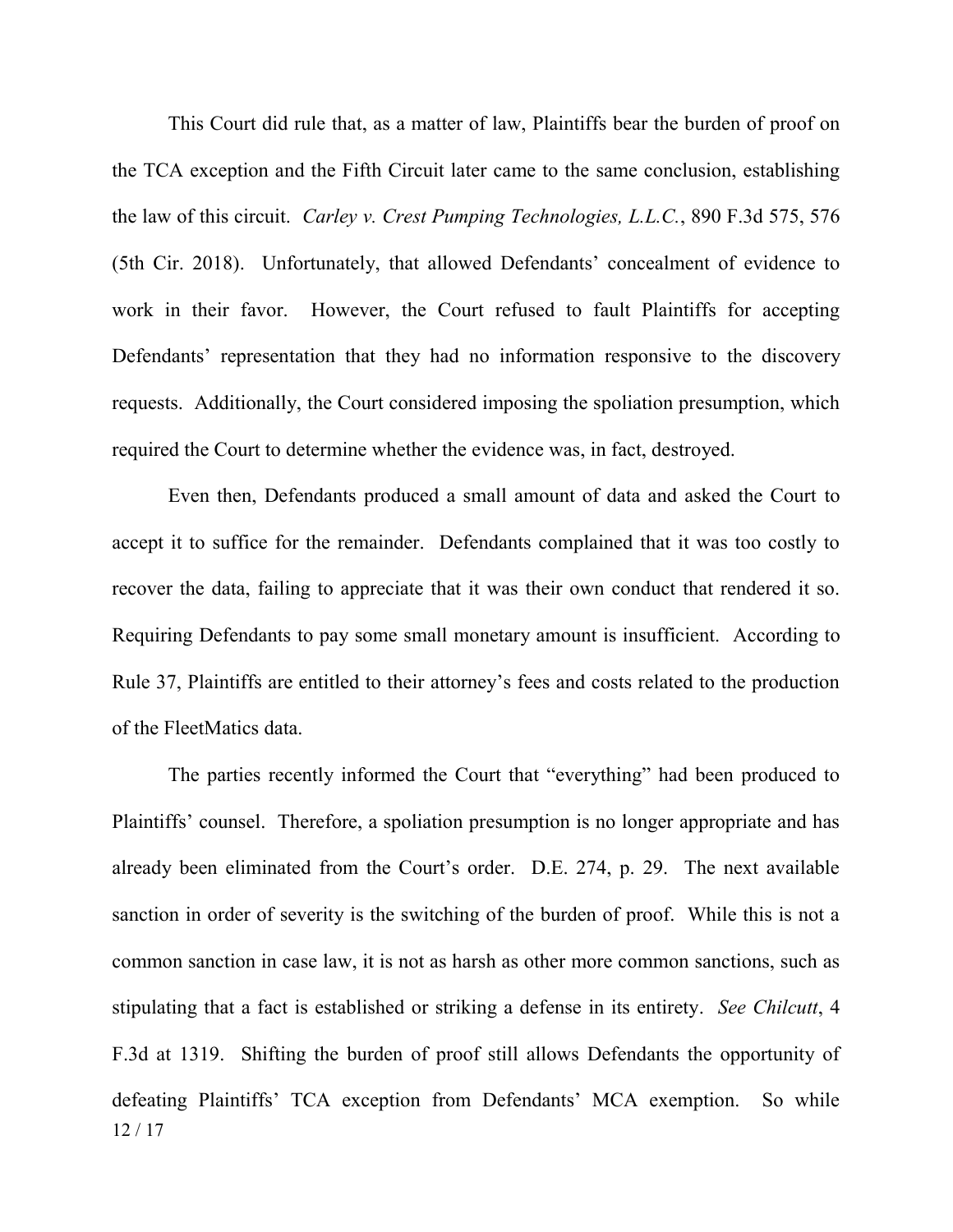Defendants complain of the punitive effect of this sanction, it is not on the severe side of the spectrum, considering the conduct here.

**Deterrence**. There must be consequences for the type of conduct evidenced in this case. It is inconsistent with the dignity of judicial proceedings to suggest that the recovery of highly relevant data after the failure to produce it has any deterrent effect. That would signal to litigants that if they want to interfere with discovery, it is worth a try—there is nothing to lose. The shifting of the burden of proof on the issue to which the discovery applies is the least severe of the effective options available to the Court.

**Prejudice**. Defendants claim that there is no prejudice to Plaintiffs now that they have produced the discovery Plaintiffs sought. They state in their reply that "the playing field is now level." D.E. 279, p. 6. But prejudice is not just about the state of discovery. Here, Plaintiffs were ready to go to trial, armed with a request for a spoliation presumption, on October 18, 2017. That trial date was lost and it has taken another year for Defendants to produce the discovery and litigate their objections to the resulting sanctions. To some extent, the cliché "justice delayed is justice denied" applies to the Plaintiffs having to wait, being denied potential recoveries at a time when they might most have needed it.

13 / 17 But the delayed discovery also has an immeasurable effect on how this case was prepared for trial prior to October 17, 2017. Plaintiffs took depositions without the data on which to propound questions and Defendants are now prepared to undermine the probative value of the previously-concealed data with collateral arguments not fully developed prior to trial. And Plaintiffs had to develop evidence that would fill the gap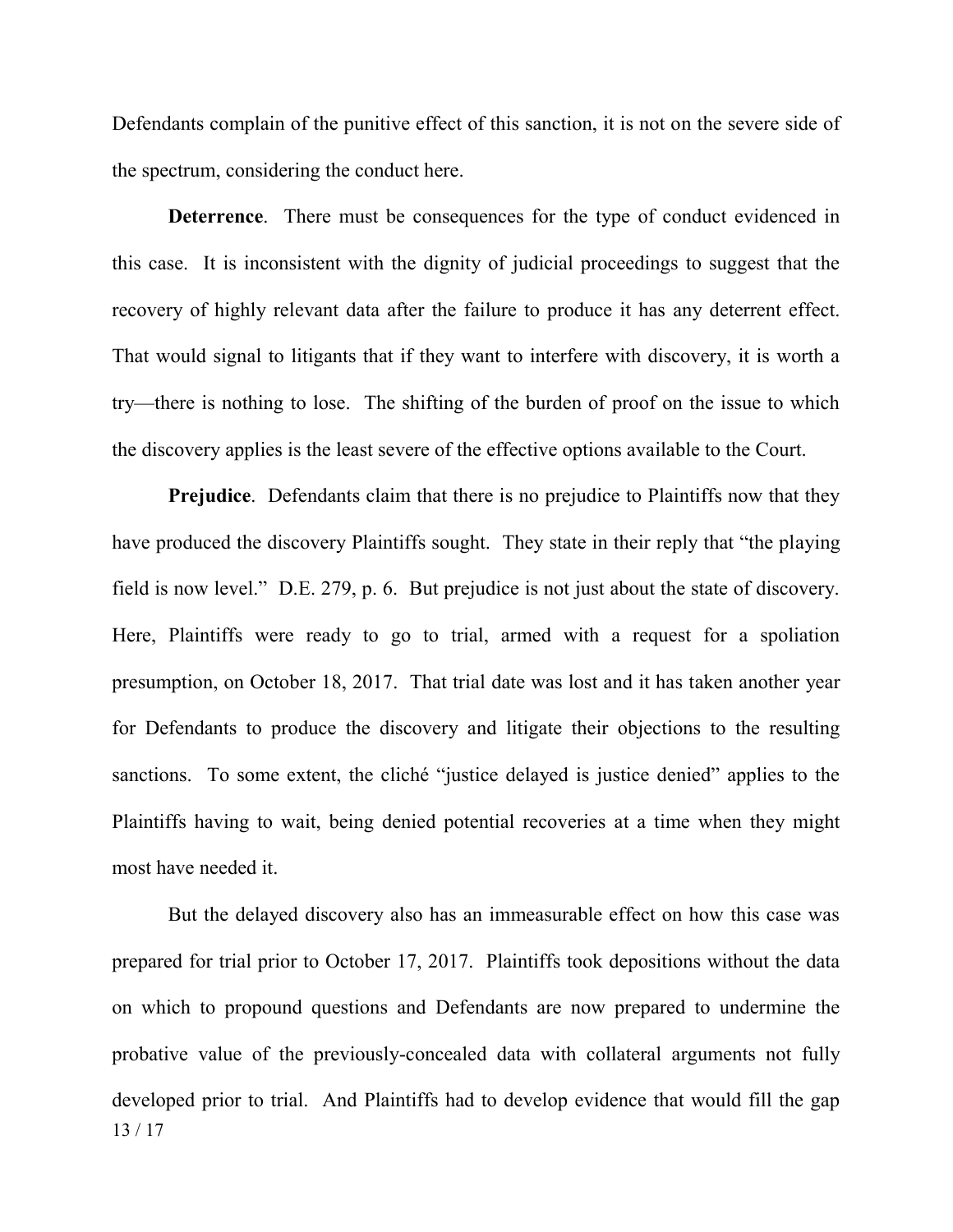left by the data they thought was missing. Even if they were able to conduct discovery anew, the loss of time and resources is compounding.

Moreover, we will never know if timely production of the FleetMatics data would have fostered a more productive dialog among attorneys or a more fruitful mediation, all of which might have brought an earlier resolution. Instead, concealment of the data allowed Defendants to dig in their heels and prolong this case. The administration of justice for these Plaintiffs has been permanently affected. And they have suffered monetary costs insofar as Plaintiffs' counsel have had to prepare on the basis of a moving target with respect to the TCA exception and slow production of FleetMatics data.

**Attorney or Client**. Nothing in the record suggests that Defendants' counsel (past or present) advised or encouraged Defendants to conceal evidence. Despite the frustrations of the last years' proceedings, the Court is not yet prepared to sanction defense counsel for ill-advised advocacy. The sanction imposed is directed at Defendants for their own conduct, for their attempts to perpetuate its effects, and for their lack of remorse.

**Conclusion**. The conduct warrants far more severe sanctions. The Court's choice to shift the burden of proof on the TCA exception allows Defendants to prove their defense. At the same time, it sends the message that such an affront to the administration of justice and the requirements of the discovery rules will not be tolerated and provides some relief to Plaintiffs, whose discovery was adversely impacted by the late production of highly relevant data.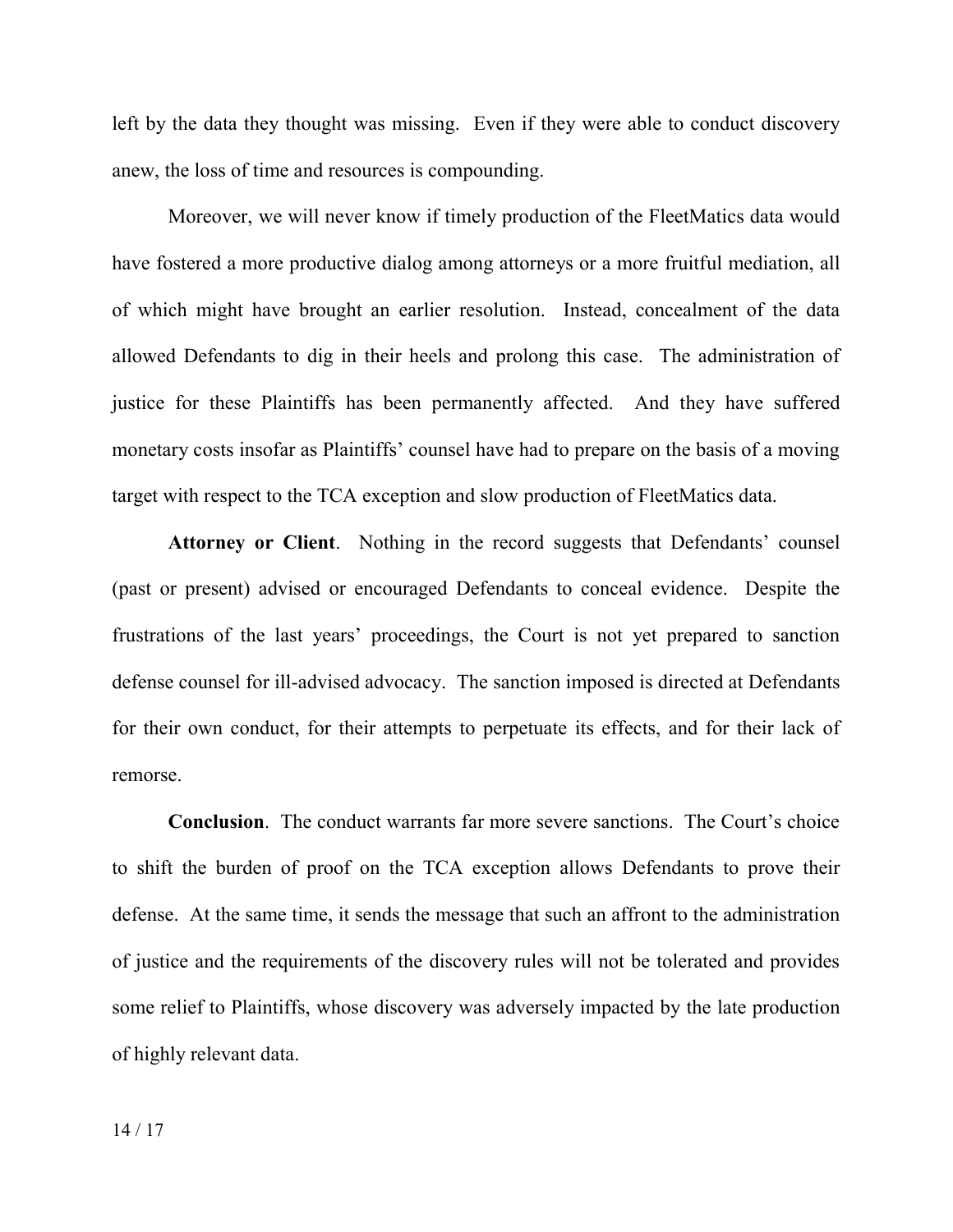#### **C. Sanctions Order Does Not Meet Standard for Permissive Appeal**

The Sanctions Order is not immediately appealable unless made so pursuant to 28 U.S.C. § 1292(b). This requires the Court to state its opinion that "such order involves a controlling question of law as to which there is substantial ground for difference of opinion and that an immediate appeal from the order may materially advance the ultimate termination of the litigation." The criteria for the issuance of sanctions is well-settled. And the application of those criteria to Defendants' conduct here was carefully considered, is proportionate to Defendants' wrongdoing, and is confirmed by Defendants' failure to accept responsibility for their attempt to conceal evidence and to delay trial of this case.

The propriety of the sanction is supported by the Fifth Circuit's opinion in *Chilcutt*, cited above. 4 F.3d 1313. In that case, the trial court was confronted with the government's bad faith in concealing information from disclosure in discovery.

> Although the court believed that a default judgment as to liability or damages was justified, it decided instead merely to deem that the *prima facie* elements of the plaintiffs' liability claim were established for the purposes of the case. The court allowed the Government to present evidence of its affirmative defenses and required the plaintiffs to prove damages.

*Chilcutt*, 4 F.3d at 1319. "Because the court's ruling did not preclude the Government from presenting its case in chief, the sanction was a far cry from a default judgment." *Id*. at 1320. The Fifth Circuit then referenced *Insurance Corp. of Ireland, Ltd. v. Compagnie Des Bauxites de Guinee*, 456 U.S. 694, 707 (1982), regarding relating the sanctions to the conduct, writing:

15 / 17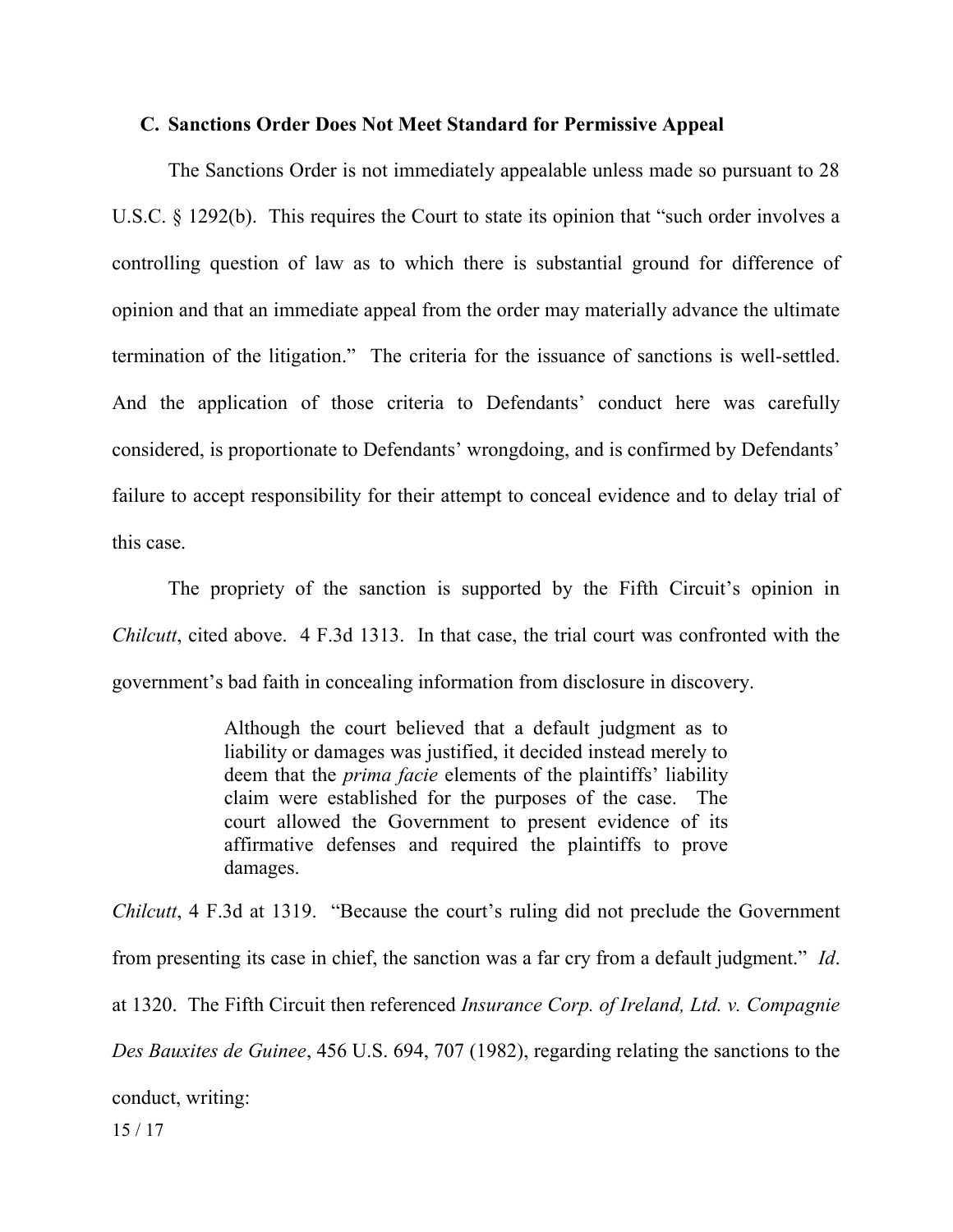Because the discovery in issue targeted personal-jurisdiction evidence, the [Supreme] Court had no problem in finding that the deemed finding—personal jurisdiction—was sufficiently related to the claim sought to be proved by discovery. The Court therefore found that the district court did not abuse its discretion in sanctioning the excess insurers.

*Chilcutt*, 4 F.3d at 1321. Ultimately, the Fifth Circuit approved of the *Chilcutt* trial court's sanction deeming a prima facie case to have been established, thus shifting the burden of proof to the government. That sanction comports with an appropriate presumption that a party's refusal to produce the information is "an admission of the want of merit in the asserted defense." *Chilcutt*, 4 F.3d at 1324 (quoting *Hammond Packing Co. v. State of Ark*., 212 U.S. 322, 351 (1909) and citing *Insurance Corp. of Ireland,* 456 U.S. at 709). The sanction against Defendants in this case, which does not require a finding of willful or contumacious conduct, is appropriate under the law. *See id*. at 1322.

Defendants argue that there can be no sanctions under Rule 37 because the production of FleetMatics data will have been made in its entirety prior to trial. D.E. 277, p. 11. Defendants cite *Moody v CSX Transportation, Inc.*, 271 F. Supp. 3d 410, 425 (W.D.N.Y. 2017), as holding that changes to Rule 37 with respect to electronic evidence rejected sanctions for negligent or grossly negligent behavior. That argument misses the point. First, the case addresses the spoliation presumption, which has been eliminated here. Sanctions are still available for intentional acts to deprive a party of discovery. And as the Court has made clear, Defendants' acts were intentional, willful, in bad faith, and contumacious. Nothing about *Moody* counsels against the sanctions order imposed here.